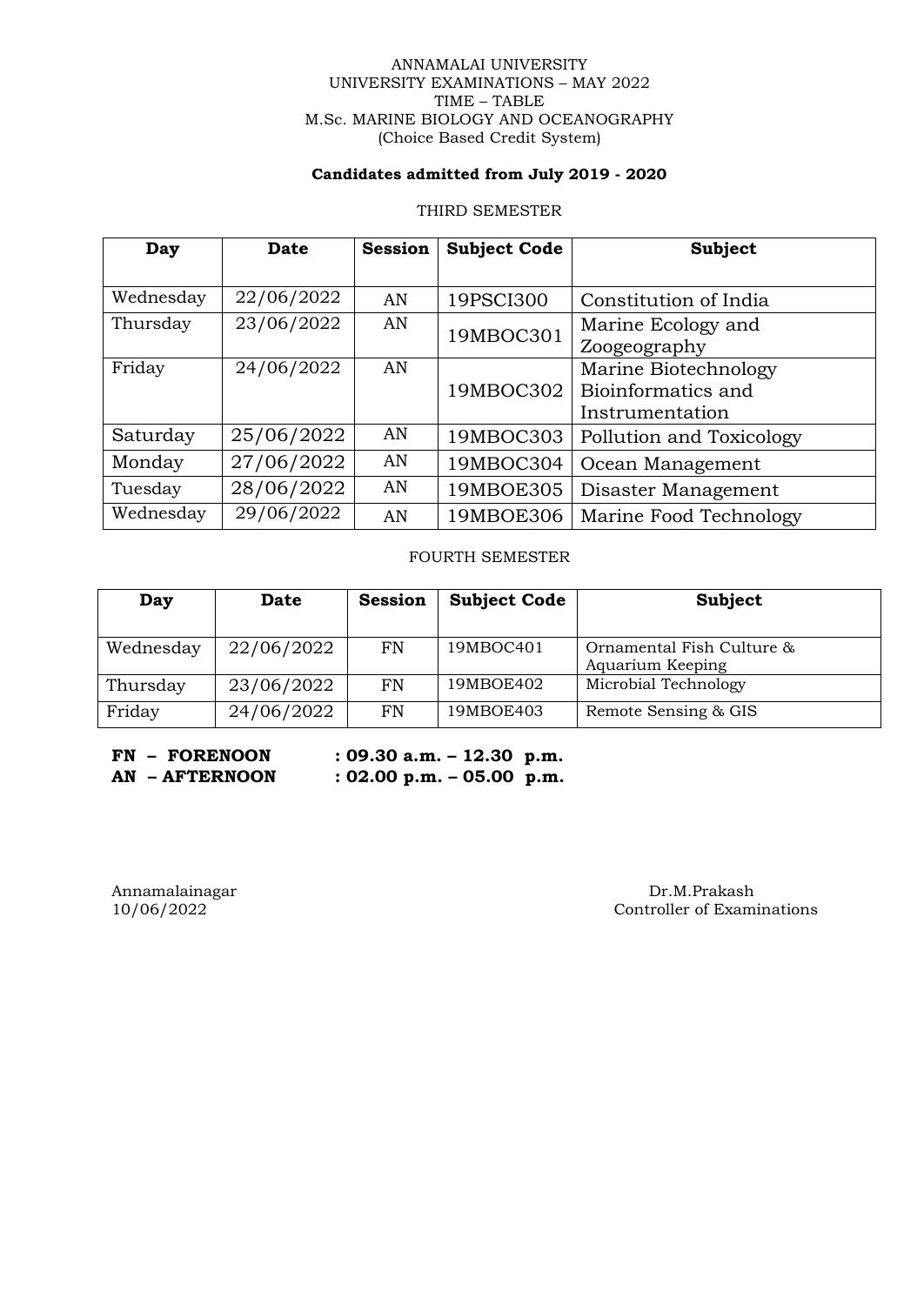# ANNAMALAI UNIVERSITY

## UNIVERSITY EXAMINATIONS – MAY 2022 TIME – TABLE M.Sc. MARINE BIOTECHNOLOGY (Choice Based Credit System) **Candidates admitted from July 2019 - 2020**

# THIRD SEMESTER

| Day       | Date       | <b>Session</b> | <b>Subject Code</b> | Subject                                                         |
|-----------|------------|----------------|---------------------|-----------------------------------------------------------------|
|           |            |                |                     |                                                                 |
| Wednesday | 22/06/2022 | AN             | 19PSCI300           | Constitution of India                                           |
| Thursday  | 23/06/2022 | AN             | 19MBTC301           | Marine Bioprocess Technology                                    |
| Friday    | 24/06/2022 | AN             | 19MBTC302           | Aquaculture Biotechnology                                       |
| Saturday  | 25/06/2022 | AN             | 19MBTC303           | <b>Bioinformatics</b>                                           |
| Monday    | 27/06/2022 | AN             | 19MBTC304           | Intellectual Property Rights,<br><b>Biosafety and Bioethics</b> |
| Tuesday   | 28/06/2022 | AN             | 19MBTC305           | Bioentrepreneurship                                             |

### FOURTH SEMESTER

| Day       | <b>Date</b> | Session | Subject Code | Subject                |
|-----------|-------------|---------|--------------|------------------------|
| Wednesday | 22/06/2022  | FN      | 19MBTE402    | Marine Food Technology |

**FN – FORENOON : 09.30 a.m. – 12.30 p.m.**

**AN – AFTERNOON : 02.00 p.m. – 05.00 p.m.**

Annamalainagar Dr.M.Prakash Dr.M.Prakash Dr.M.Prakash Dr.M.Prakash Dr.M.Prakash Dr.M.Prakash Dr.M.Prakash Dr.M. Controller of Examinations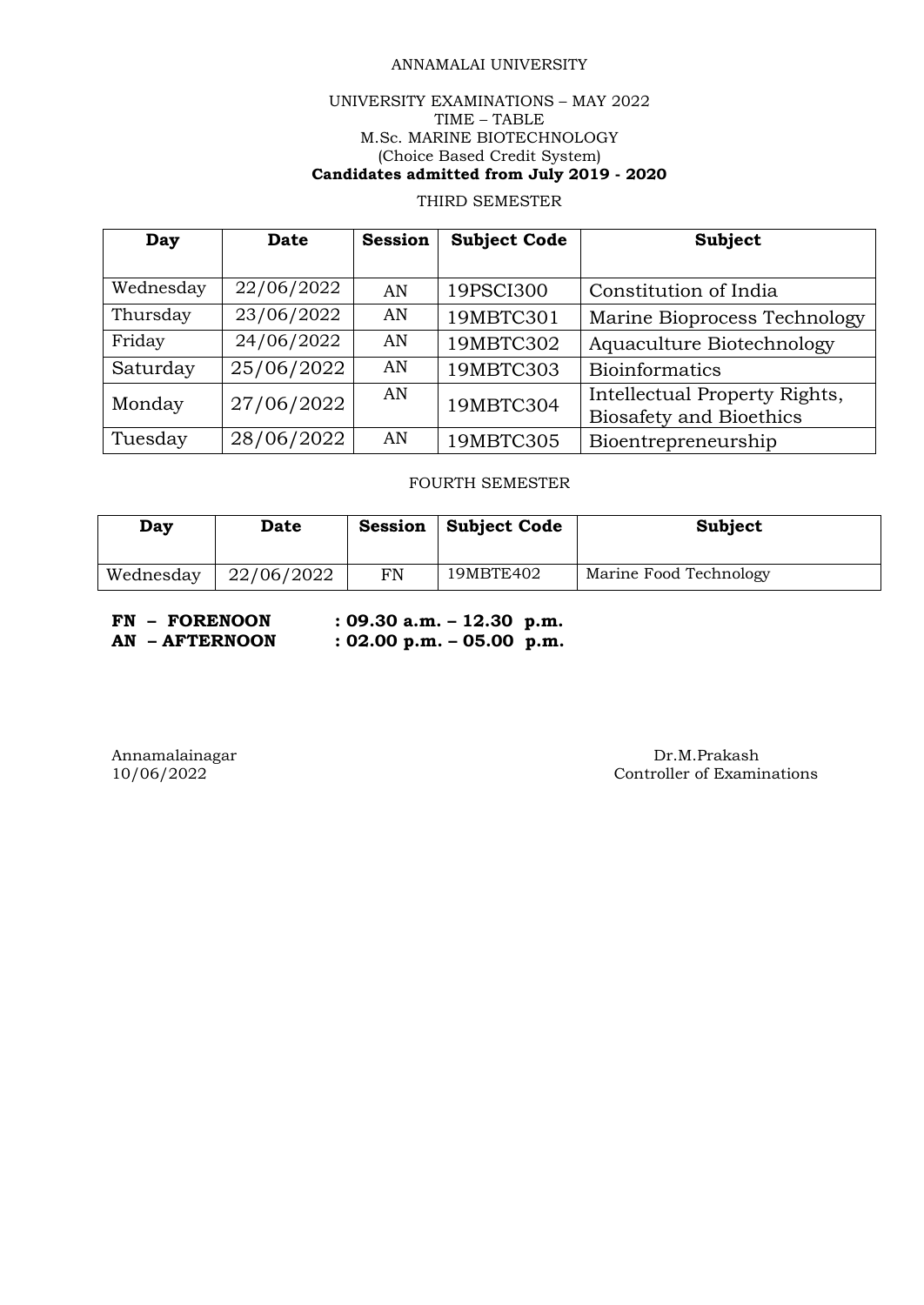### ANNAMALAI UNIVERSITY

### UNIVERSITY EXAMINATIONS – MAY 2022 TIME – TABLE M.Sc. COASTAL AQUACULTURE (Choice Based Credit System)

## **Candidates admitted from July 2019 – 2020**

# THIRD SEMESTER

| Day       | <b>Date</b> | <b>Session</b> | <b>Subject Code</b> | <b>Subject</b>                 |
|-----------|-------------|----------------|---------------------|--------------------------------|
|           |             |                |                     |                                |
| Wednesday | 22/06/2022  | AN             | 19PSCI300           | Constitution of India          |
| Thursday  | 23/06/2022  | AN             | 19CAQC301           | Instrumentation and            |
|           |             |                |                     | <b>Analytical Methods</b>      |
| Friday    | 24/06/2022  | AN             | 19CAQC302           | Biotechnology and Applied      |
|           |             |                |                     | Marine Biology                 |
| Saturday  | 25/06/2022  | AN             |                     | Aquaculture Information,       |
|           |             |                | 19CAQC303           | <b>Economics and Extension</b> |
| Monday    | 27/06/2022  | AN             | 19CAQC304           | Bioentrepreneurship            |
| Tuesday   | 28/06/2022  | AN             | 19CAQE305           | Disaster Management            |
| Wednesday | 29/06/2022  | AN             | 19CAQE306           | Marine Food Technology         |

### FOURTH SEMESTER

| Day       | <b>Date</b> | <b>Session</b> | <b>Subject Code</b> | Subject                                     |
|-----------|-------------|----------------|---------------------|---------------------------------------------|
| Wednesday | 22/06/2022  | <b>FN</b>      | 19CAQC401           | Plant and Animal Cell Culture<br>Technology |
| Thursday  | 23/06/2022  | <b>FN</b>      | 19CAQE402           | Microbial Technology                        |
| Friday    | 24/06/2022  | <b>FN</b>      | 19CAQE403           | Remote Sensing & GIS                        |

**FN – FORENOON : 09.30 a.m. – 12.30 p.m. AN – AFTERNOON : 02.00 p.m. – 05.00 p.m.**

# Annamalainagar Dr.M.Prakash Dr.M.Prakash Dr.M.Prakash Dr.M.Prakash Dr.M.Prakash Dr.M.Prakash Dr.M.Prakash Dr.M. Controller of Examinations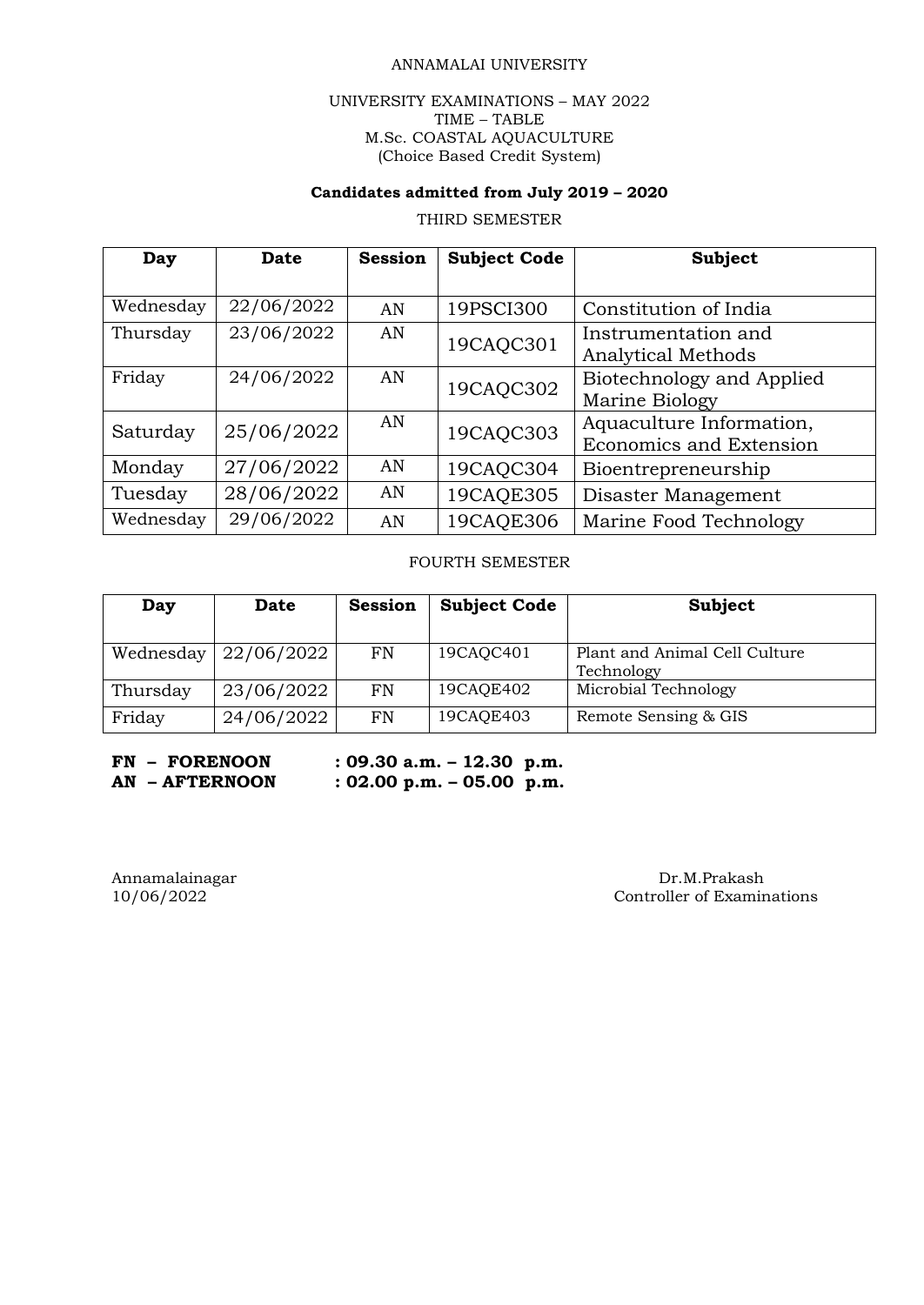## ANNAMALAI UNIVERSITY

### UNIVERSITY EXAMINATIONS – MAY 2022 TIME – TABLE

### B.Voc (Aquaculture) (Choice Based Credit System)

# THIRD SEMESTER

| Day       | <b>Date</b> | <b>Session</b> | <b>Subject Code</b> | Subject                                      |
|-----------|-------------|----------------|---------------------|----------------------------------------------|
| Wednesday | 22/06/2022  | AN             | 19AQCC 301          | Disaster Management                          |
| Thursday  | 23/06/2022  | AN             | 19AQCC 302          | Aquaculture Nutrition and Feed<br>Management |
| Friday    | 24/06/2022  | AN             | 19AQCC 303          | Inland and Marine Fisheries                  |
| Saturday  | 25/06/2022  | AN             | 19AQCC 304          | Aquatic Ecology and Biodiversity             |
| Monday    | 27/06/2022  | AN             | 19AQCC 305          | Soil and Water Quality Management            |

### FOURTH SEMESTER

| Day       | <b>Date</b> | <b>Session</b> | <b>Subject Code</b> | Subject                          |
|-----------|-------------|----------------|---------------------|----------------------------------|
|           |             |                |                     |                                  |
| Wednesday | 22/06/2022  | FN             | 19AQCC 401          | Entrepreneurship                 |
| Thursday  | 23/06/2022  | FN             | 19AQCC 402          | Genetics and Biotechnology       |
| Friday    | 24/06/2022  | FN             | 19AQCC 403          | Pathology in Aquaculture         |
|           |             |                |                     |                                  |
| Saturday  | 25/06/2022  | FN             | 19AQCC 404          | Fish Processing Technology and   |
|           |             |                |                     | Quality Control                  |
| Monday    | 27/06/2022  | FN             | 19AQCC 405          | Anatomy of Finfish and Shellfish |

# FIFTH SEMESTER

| Day       | Date       | <b>Session</b> | <b>Subject Code</b> | Subject                      |
|-----------|------------|----------------|---------------------|------------------------------|
|           |            |                |                     |                              |
| Wednesday | 22/06/2022 | AN             | 19AQCC501           | Limnology                    |
| Thursday  | 23/06/2022 | AN             | 19AQCC502           | Molluscs and Seaweed Culture |
| Friday    | 24/06/2022 | AN             | 19AQCC503           | Aquaculture Engineering      |
| Saturday  | 25/06/2022 | AN             | 19AQCE504           | Marine Biology               |
| Monday    | 27/06/2022 | AN             | 19AQCE505           | Fish Immunology              |